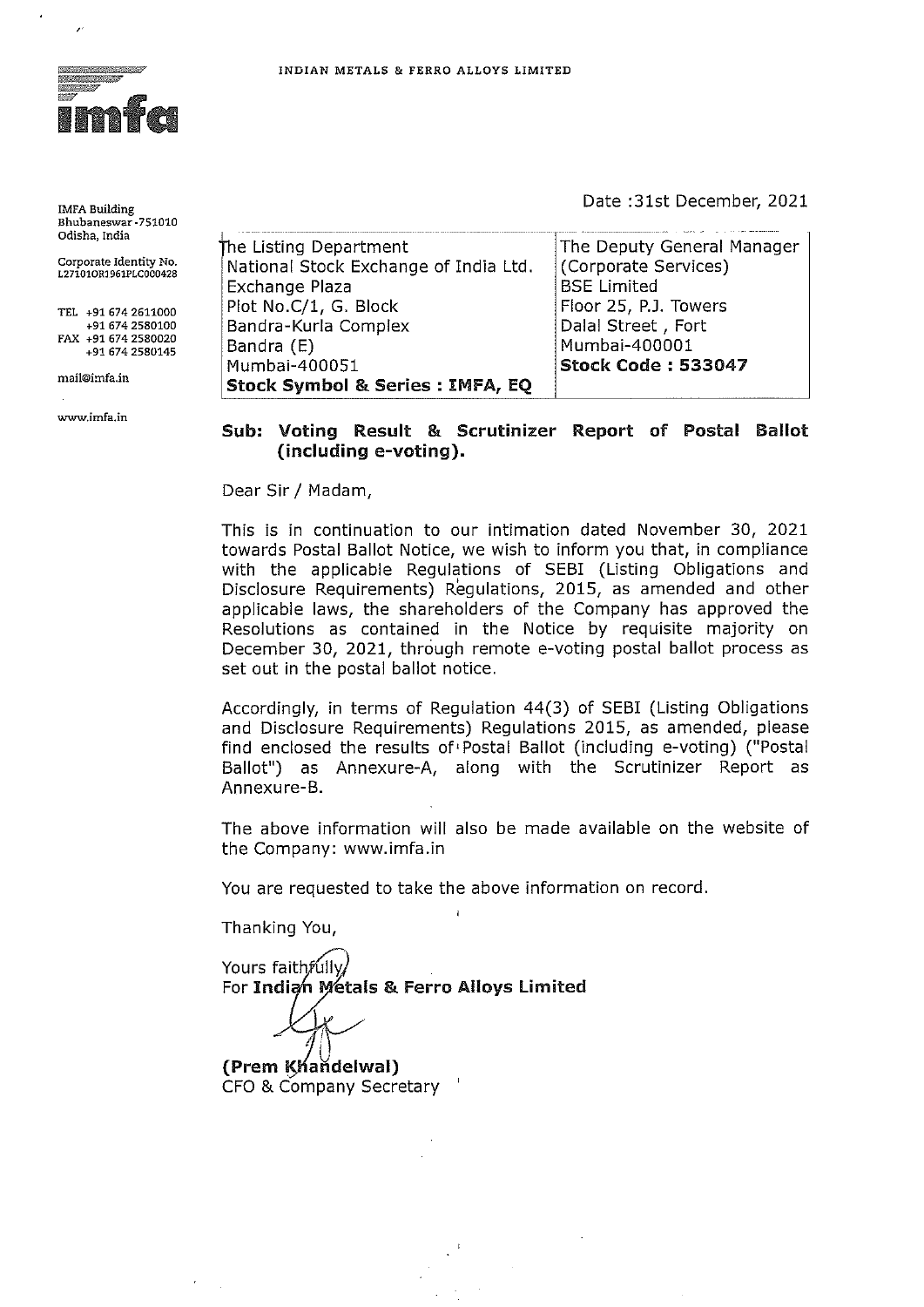| <b>General information about company</b>                                                       |                                        |  |
|------------------------------------------------------------------------------------------------|----------------------------------------|--|
| Scrip code                                                                                     | 533047                                 |  |
| NSE Symbol                                                                                     | IMFA                                   |  |
| MSEI Symbol                                                                                    |                                        |  |
| <b>ISIN</b>                                                                                    | INE919H01018                           |  |
| Name of the company                                                                            | INDIAN METALS AND FERRO ALLOYS LIMITED |  |
| Type of meeting                                                                                | Postal Ballot                          |  |
| Date of the meeting / last day of receipt of<br>postal ballot forms (in case of Postal Ballot) | 30-12-2021                             |  |
| Start time of the meeting                                                                      |                                        |  |
| End time of the meeting                                                                        |                                        |  |

 $\ddot{\phantom{0}}$ 

 $\sqrt{t}$ 

 $\bar{\beta}$ 

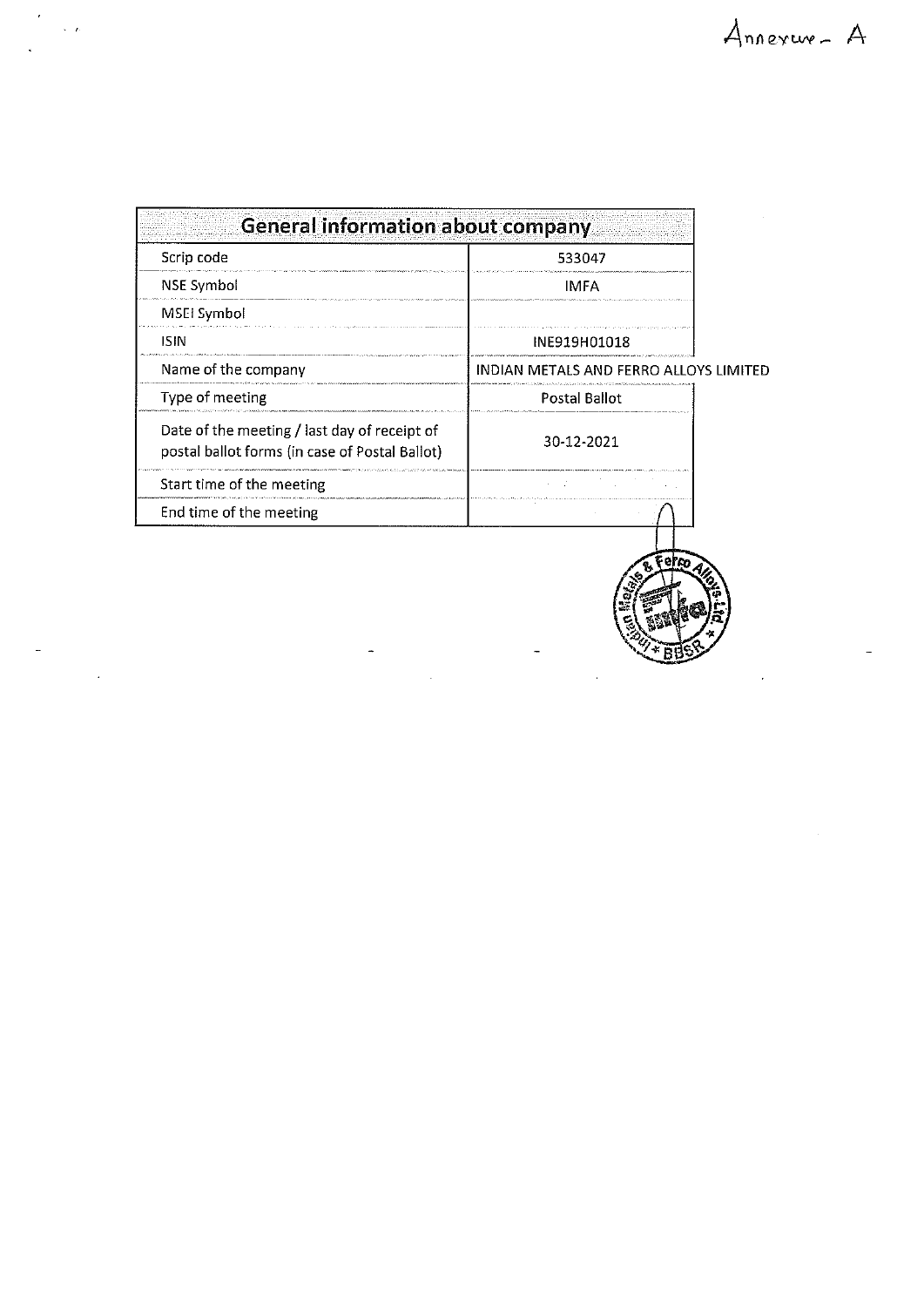| Name of the Scrutinizer                   | Souriya Prakash Mohapatra |
|-------------------------------------------|---------------------------|
| <b>Firms Name</b>                         | Souriya & Biswajit        |
| Qualification                             |                           |
| Membership Number                         | 052805                    |
| Date of Board Meeting in which appointed  | 26-11-2021                |
| Date of Issuance of Report to the company | 30-12-2021                |



 $\label{eq:2.1} \frac{1}{\sqrt{2}}\sum_{i=1}^n\frac{1}{\sqrt{2\pi}}\sum_{i=1}^n\frac{1}{\sqrt{2\pi}}\sum_{i=1}^n\frac{1}{\sqrt{2\pi}}\sum_{i=1}^n\frac{1}{\sqrt{2\pi}}\sum_{i=1}^n\frac{1}{\sqrt{2\pi}}\sum_{i=1}^n\frac{1}{\sqrt{2\pi}}\sum_{i=1}^n\frac{1}{\sqrt{2\pi}}\sum_{i=1}^n\frac{1}{\sqrt{2\pi}}\sum_{i=1}^n\frac{1}{\sqrt{2\pi}}\sum_{i=1}^n\frac{$ 

 $\ddot{\phantom{a}}$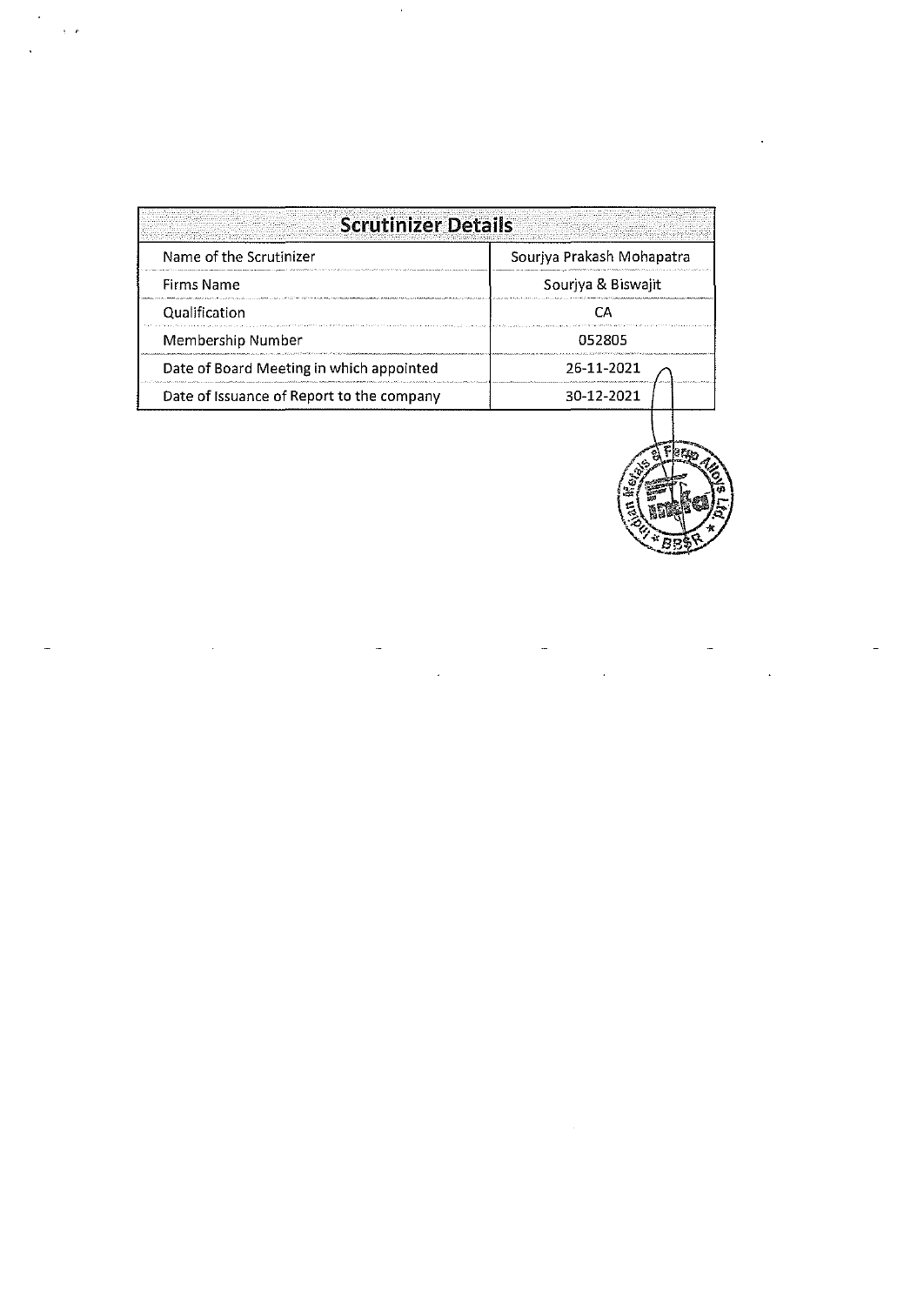| <b>Voting results</b>                                                        |            |
|------------------------------------------------------------------------------|------------|
| Record date                                                                  | 26-11-2021 |
| Total number of shareholders on record date                                  | 36112      |
| No. of shareholders present in the meeting either in person or through proxy |            |
| a) Promoters and Promoter group                                              |            |
| b) Public                                                                    |            |
| No. of shareholders attended the meeting through video conferencing          |            |
| a) Promoters and Promoter group                                              |            |
| b) Public                                                                    |            |
| No. of resolution passed in the meeting                                      |            |
| Disclosure of notes on voting results                                        |            |
|                                                                              |            |

 $\sqrt{2}$ 

 $\frac{1}{\sqrt{2}}\left( \frac{1}{\sqrt{2}}\right) ^{2}+\frac{1}{2}\left( \frac{1}{\sqrt{2}}\right) ^{2}+\frac{1}{2}\left( \frac{1}{\sqrt{2}}\right) ^{2}+\frac{1}{2}\left( \frac{1}{\sqrt{2}}\right) ^{2}+\frac{1}{2}\left( \frac{1}{\sqrt{2}}\right) ^{2}+\frac{1}{2}\left( \frac{1}{\sqrt{2}}\right) ^{2}+\frac{1}{2}\left( \frac{1}{\sqrt{2}}\right) ^{2}+\frac{1}{2}\left( \frac{1}{\sqrt{2}}\right) ^{2}+\frac{1}{2}\left$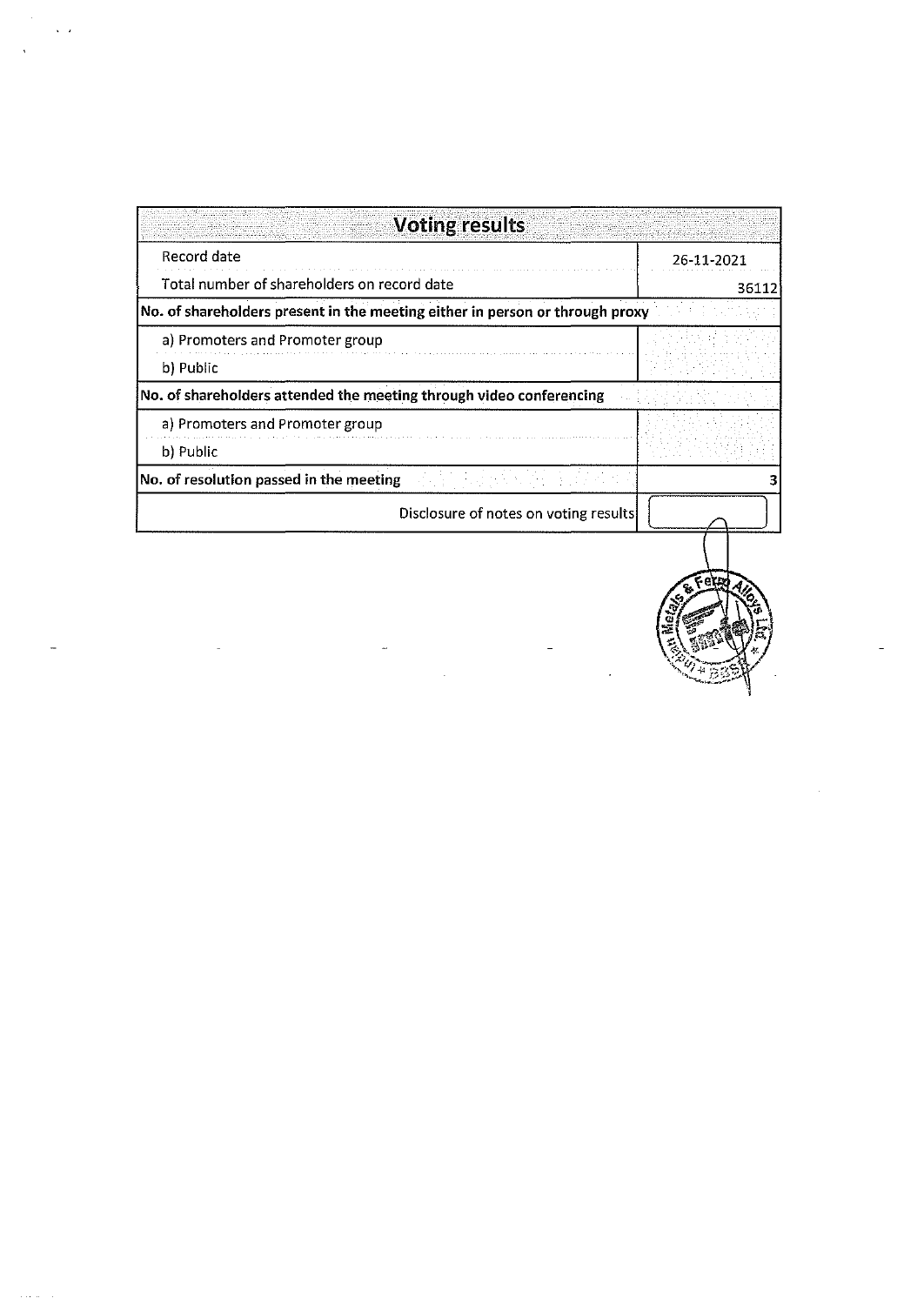|                            |                                                                          |                                                                                   |                        | <b>Resolution (1)</b>                                         |                                    |                                                |                                            |                                       |
|----------------------------|--------------------------------------------------------------------------|-----------------------------------------------------------------------------------|------------------------|---------------------------------------------------------------|------------------------------------|------------------------------------------------|--------------------------------------------|---------------------------------------|
|                            | Whether promoter/promoter group are interested in the agenda/resolution? | Resolution required: (Ordinary / Special)<br>Description of resolution considered |                        |                                                               |                                    | Ordinary<br>No<br><b>Issue of Bonus Shares</b> |                                            |                                       |
| Mode of voting<br>Category |                                                                          | No. of shares held                                                                | No. of votes<br>polled | $\mathbf{A}$<br>% of Votes polled<br>on outstanding<br>shares | No. of votes -- in<br>favour       | No. of votes -<br>against                      | % of votes in<br>favour on votes<br>polled | % of Votes against<br>on votes polled |
|                            |                                                                          | (1)                                                                               | (2)                    | $(3)=[(2)/(1)]*100$                                           | (4)                                | (5)                                            | $(6)=[(4)/(2)]*100$                        | $(7)=[(5)/(2)]*100$                   |
|                            | E-Voting                                                                 |                                                                                   | 14526124               | 100,0000                                                      | 14526124                           | o                                              | 100.0000                                   | 0.0000                                |
| Promoter and               | Poll                                                                     | 14526124                                                                          | ΩI                     | 0.0000                                                        |                                    | 0                                              | o                                          | Ω                                     |
| Promoter Group             | Postal Ballot (if applicable)                                            |                                                                                   | ΩI                     | 0.0000<br>$\mathbf{I}$                                        |                                    | 0                                              | 0                                          | O                                     |
|                            | Total                                                                    | 14526124                                                                          | 14526124               | 100.0000                                                      | 14526124                           | 0                                              | 100.0000                                   | 0.0000                                |
|                            | E-Voting                                                                 |                                                                                   | 138266                 | 100.0000                                                      | 138266                             | 0                                              | 100,0000                                   | 0.0000                                |
| lPublic-                   | Poli                                                                     | 138266                                                                            | ٥                      | 0.0000                                                        | n<br>$\sim$ $\Delta$               | 0                                              | $\sigma$                                   | o                                     |
| Institutions               | Postal Ballot (if applicable)                                            |                                                                                   | ٥                      | 0.0000                                                        | n                                  | o                                              | 0.                                         | οl                                    |
|                            | Total                                                                    | 138266                                                                            | 138266                 | 100.0000                                                      | 138266                             | 0                                              | 100.0000                                   | 0.0000                                |
|                            | E-Voting                                                                 |                                                                                   | 3561739                | 100.0000                                                      | 3561082                            | 657                                            | 99.9816                                    | 0.0184                                |
| Public-Non                 | Poll                                                                     | 3561739                                                                           | Ω                      | 0.0000                                                        |                                    | 0                                              | 0l                                         | 0                                     |
| Institutions               | Postal Ballot (if applicable)                                            |                                                                                   | 0                      | $\mathbf{f}$<br>0.0000                                        |                                    | 0                                              | ol                                         | $\bf{0}$                              |
|                            | Total                                                                    | 3561739                                                                           | 3561739                | 100.0000                                                      | 3561082                            | 657                                            | 99.9816                                    | 0.0184                                |
| 의 비포                       | Total                                                                    | 18226129                                                                          | 18226129               | 100,0000                                                      | 18225472                           | 657                                            | 99.9964                                    | 0.0036                                |
|                            |                                                                          |                                                                                   |                        |                                                               | Whether resolution is Pass or Not. |                                                |                                            | Yes                                   |
|                            | Disclosure of notes on resolution                                        |                                                                                   |                        |                                                               |                                    |                                                |                                            |                                       |

 $\mathbf{1}$ 

 $\langle \Psi \rangle$ 

## \_. this fields are optional

 $\sim 20$ 

 $\bar{z}$ 

| <b>Details of Invalid Votes</b> |              |      |
|---------------------------------|--------------|------|
| <b>Category</b>                 | No. of Votes | Æ    |
| Promoter and Promoter Group     |              | ! 또! |
| Public Insitutions              |              |      |
| Public - Non Insitutions        |              |      |

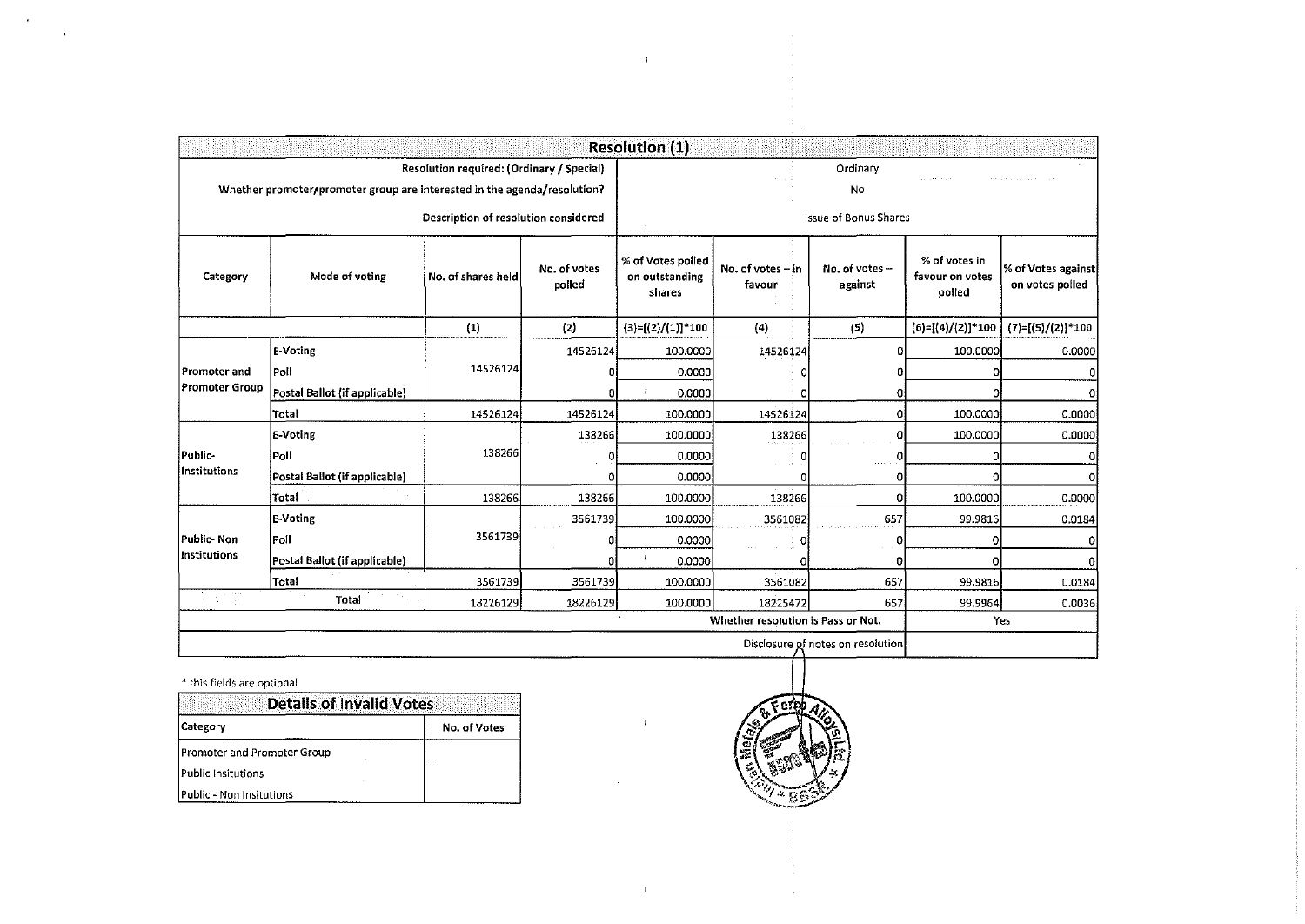|                                      | <b>Resolution (2)</b>                                                    |                                           |                                   |                                               |                                                                                                                                                     |                           |                                            |                                       |  |
|--------------------------------------|--------------------------------------------------------------------------|-------------------------------------------|-----------------------------------|-----------------------------------------------|-----------------------------------------------------------------------------------------------------------------------------------------------------|---------------------------|--------------------------------------------|---------------------------------------|--|
|                                      |                                                                          | Resolution required: (Ordinary / Special) |                                   | Special                                       |                                                                                                                                                     |                           |                                            |                                       |  |
|                                      | Whether promoter/promoter group are interested in the agenda/resolution? |                                           |                                   |                                               |                                                                                                                                                     | No                        |                                            |                                       |  |
| Description of resolution considered |                                                                          |                                           |                                   |                                               | Increase in Authorized Share Capital of the Company and consequent Alteration in Capital Clause<br>of the Memorandum of Association of the Company. |                           |                                            |                                       |  |
| Mode of voting<br>Category           |                                                                          | No. of shares held                        | No. of votes<br>polled            | % of Votes polled<br>on outstanding<br>shares | No. of votes - in<br>favour                                                                                                                         | No. of votes -<br>against | % of votes in<br>favour on votes<br>polled | % of Votes against<br>on votes polled |  |
|                                      |                                                                          | (1)                                       | (2)                               | $(3)=[(2)/(1)]*100$                           | (4)                                                                                                                                                 | (5)                       | $(6)=[(4)/(2)]*100$                        | $(7)=[(5)/(2)]*100$                   |  |
|                                      | E-Voting                                                                 |                                           | 14526124                          | 100,0000                                      | 14526124                                                                                                                                            | o                         | 100.0000                                   | 0.0000                                |  |
| Promoter and                         | Poll                                                                     | 14526124                                  | O.                                | 0.0000                                        |                                                                                                                                                     |                           | Ð                                          | <sub>0</sub>                          |  |
| Promoter Group                       | Postal Ballot (if applicable)                                            |                                           | ΟΙ                                | 0.0000                                        |                                                                                                                                                     |                           |                                            | $\Omega$                              |  |
|                                      | Total                                                                    | 14526124                                  | 14526124                          | 100.0000                                      | 14526124                                                                                                                                            | 0                         | 100,0000                                   | 0.0000                                |  |
|                                      | E-Voting                                                                 |                                           | 138266                            | 100.0000                                      | 138266                                                                                                                                              | o                         | 100.0000                                   | 0.0000                                |  |
| Public-                              | l Poll                                                                   | 138266                                    | Ð                                 | 0.0000                                        |                                                                                                                                                     |                           |                                            | Ω                                     |  |
| Institutions                         | Postal Ballot (if applicable)                                            |                                           |                                   | 0.0000                                        |                                                                                                                                                     | 0                         |                                            | Ω                                     |  |
|                                      | Total                                                                    | 138266                                    | 138266                            | 100.0000                                      | 138266                                                                                                                                              | Ω                         | 100.0000                                   | 0.0000                                |  |
|                                      | E-Voting                                                                 |                                           | 3561739                           | 100.0000                                      | 3561080                                                                                                                                             | 659                       | 99.9815                                    | 0.0185                                |  |
| Public- Non                          | Poll                                                                     | 3561739                                   | o                                 | 0.0000                                        |                                                                                                                                                     |                           | n                                          | o                                     |  |
| Institutions                         | Postal Ballot (if applicable)                                            |                                           | οı                                | 0.0000                                        |                                                                                                                                                     | o                         |                                            | o                                     |  |
|                                      | <b>Total</b>                                                             | 3561739                                   | 3561739                           | 100,0000                                      | 3561080                                                                                                                                             | 659                       | 99.9815                                    | 0.0185                                |  |
|                                      | Total                                                                    | 18226129                                  | 18226129                          | 100.0000                                      | 18225470                                                                                                                                            | 659                       | 99.9964                                    | 0.0036                                |  |
|                                      |                                                                          |                                           |                                   |                                               | Whether resolution is Pass or Not.                                                                                                                  |                           |                                            | Yes                                   |  |
|                                      |                                                                          |                                           | Disclosure of notes on resolution |                                               |                                                                                                                                                     |                           |                                            |                                       |  |

 $\mathbf{r}$ 

 $\Delta^2$ 

\*this fields are optional

 $\sim 10^{11}$ 

 $\bar{z}$ 

| <b>Details of Invalid Votes</b> |              |      |
|---------------------------------|--------------|------|
| Category                        | No. of Votes |      |
| Promoter and Promoter Group     |              | - 57 |
| Public Insitutions              |              |      |
| Public - Non Insitutions        |              |      |

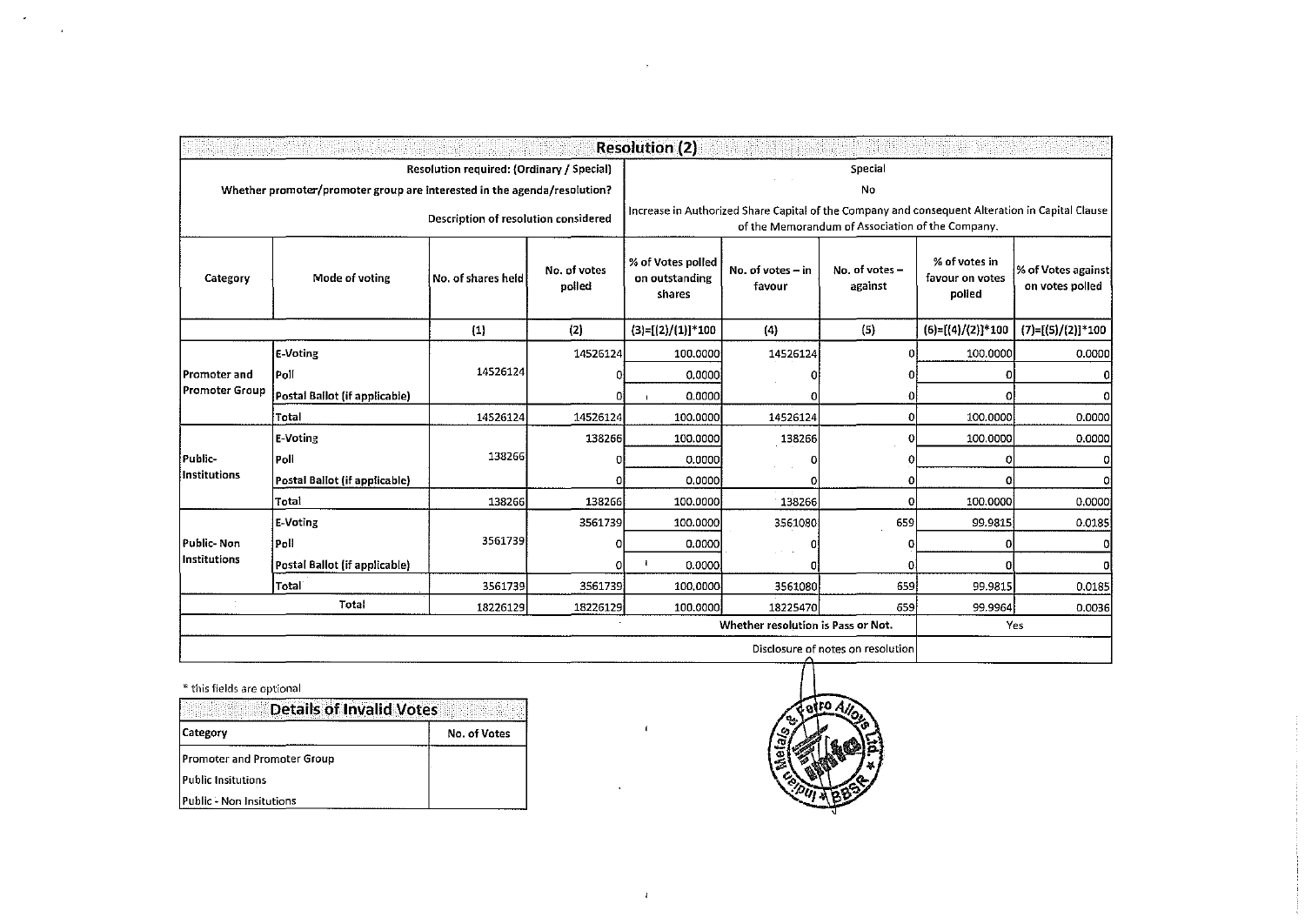| <b>Resolution (3)</b> |                                                                           |                                           |                        |                                               |                                                                                |                           |                                            |                                       |  |
|-----------------------|---------------------------------------------------------------------------|-------------------------------------------|------------------------|-----------------------------------------------|--------------------------------------------------------------------------------|---------------------------|--------------------------------------------|---------------------------------------|--|
|                       |                                                                           | Resolution required: (Ordinary / Special) |                        | Special                                       |                                                                                |                           |                                            |                                       |  |
|                       | Whether promoter, promoter group are interested in the agenda/resolution? |                                           |                        | No                                            |                                                                                |                           |                                            |                                       |  |
|                       |                                                                           | Description of resolution considered      |                        |                                               | Alteration of the Capital Clause in the Articles of Association of the Company |                           |                                            |                                       |  |
| Category              | Mode of voting                                                            | No. of shares held                        | No. of votes<br>poiled | % of Votes polled<br>on outstanding<br>shares | No. of votes - in<br>favour                                                    | No. of votes -<br>against | % of votes in<br>favour on votes<br>polled | % of Votes against<br>on votes polled |  |
|                       |                                                                           | (1)                                       | (2)                    | $(3)=[(2)/(1)]*100$                           | $\{4\}$                                                                        | (5)                       | $(6)=[(4)/(2)]*100$                        | $(7)=[(5)/(2)]*100$                   |  |
|                       | E-Voting                                                                  |                                           | 14526124               | 100,0000                                      | 14525124                                                                       | o                         | 100,0000                                   | 0.0000                                |  |
| Promoter and          | Poll                                                                      | 14526124                                  | $\Omega$               | 0.0000                                        |                                                                                | o                         | n                                          | o                                     |  |
| Promoter Group        | Postal Ballot (if applicable)                                             |                                           | 0                      | 0.0000                                        |                                                                                | 0                         | ſ                                          | 0                                     |  |
|                       | Total                                                                     | 14526124                                  | 14526124               | 100.0000                                      | 14525124                                                                       | 0                         | 100,0000                                   | 0.0000                                |  |
|                       | E-Voting                                                                  |                                           | 138266                 | 100.0000                                      | 133266                                                                         | 0                         | 100,0000                                   | 0.0000                                |  |
| Public-               | Poll                                                                      | 138266                                    | n                      | 0.0000                                        |                                                                                | Ω                         | o                                          | 0                                     |  |
| l Institutions        | Postal Ballot (if applicable)                                             |                                           | Οl                     | 0.0000                                        |                                                                                | n                         | O.                                         | $\mathbf 0$                           |  |
|                       | Total                                                                     | 138266                                    | 138266                 | 100,0000                                      | 138266                                                                         | o                         | 100.0000                                   | 0.0000                                |  |
|                       | E-Voting                                                                  |                                           | 3561739                | 100.0000                                      | 3561080                                                                        | 659                       | 99.9815                                    | 0.0185                                |  |
| Public- Non           | Poli                                                                      | 3561739                                   | Ω                      | 0.0000                                        | Ω                                                                              | 0                         |                                            | 0                                     |  |
| Institutions          | Postal Ballot (if applicable)                                             |                                           | Ω                      | 0.0000                                        |                                                                                | 0                         |                                            | 0                                     |  |
|                       | Total                                                                     | 3561739                                   | 3561739                | 100.0000                                      | 3561080                                                                        | 659                       | 99.9815                                    | 0.0185                                |  |
| Teacher and           | Total                                                                     | 18226129                                  | 18226129               | 100.0000                                      | 18225470                                                                       | 659                       | 99.9964                                    | 0.0036                                |  |
|                       |                                                                           |                                           |                        |                                               | Whether resolution is Pass or Not.                                             |                           |                                            | Yes                                   |  |
|                       | Disclosure of notes on resolution                                         |                                           |                        |                                               |                                                                                |                           |                                            |                                       |  |

 $\mathfrak{t}^{\pm}$ 

 $\sim$ 

## " this fields are optional

 $\mathcal{A}$ 

| <b>Details of Invalid Votes</b> |              |  |
|---------------------------------|--------------|--|
| <b>Category</b>                 | No. of Votes |  |
| Promoter and Promoter Group     |              |  |
| Public Insitutions              |              |  |
| Public - Non Insitutions        |              |  |

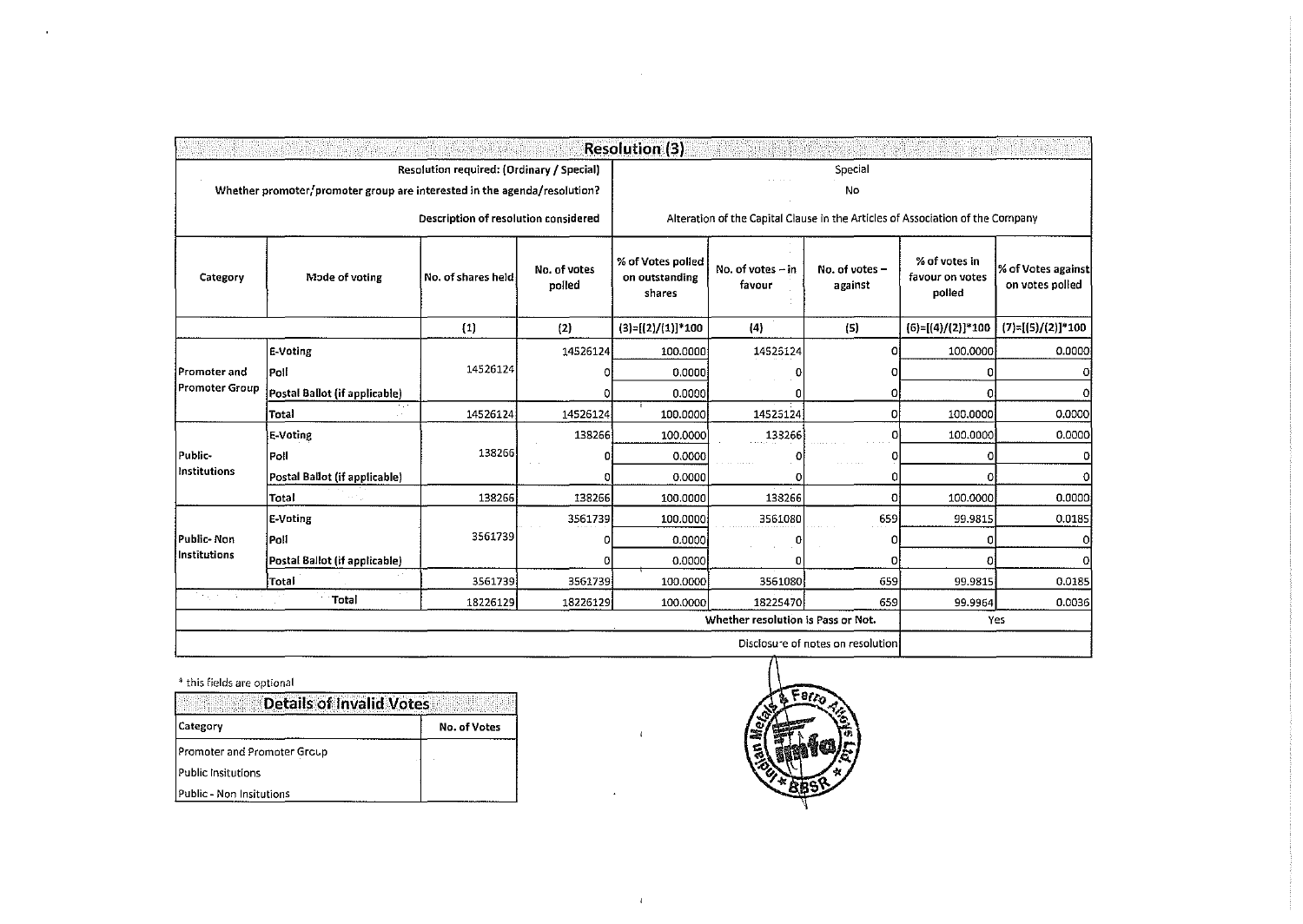



30th December, 2021

To The Chairman Indian Metals & Ferro Alloys Limited IMFA Building Bomikhal, Rasulgarh Bhubaneswar - 751010

# Sub: Scrutinizer's Report on the Postal Ballot process conducted through remote e- Voting in respect of passing of resolutions set out in the Postal Ballot Notice dated 25th November 2021.

Dear Sir,

- 1. I, Sourjya Prakash Mohapatra, Practicing Chartered Accountant, have been appointed by the Board of Directors of Indian Metals & Ferro Alloys Limited ("the Company") as a Scrutinizer, to conduct the postal ballot through the process of remote e-voting in a fair and transparent manner and ascertaining the requisite majority on postal ballot resolution through remote e-voting carried out pursuant to provisions of Section 110 of the Companies Act, 2013 ("the Act") read with Rule 22 and Rule 20 of the Companies (Management and Administration) Rules, 2014 ("the Rules") as amended from time to time, read with Circular No. 14/2020 dated 08.04.2020, Circular No. 17/2020 dated 13.04.2020, Circular No. 33/2020 dated 28.09.2020, Circular No. 39/2020 dated 31.12.2020 and Circular No. 10/2021 dated 23.06.2021 issued by Ministry of Corporate Affairs (MCA) (hereafter collectively referred to as MCA Circulars) and as amended in respect of the following matters relating to resolutions as set-out in the notice for Postal ballot dated  $26<sup>th</sup>$  November 2021 for the Equity Shareholders of the Company:
	- 1. Ordinary Resolution for Issue of Bonus Shares.
	- 2. Special Resolution for Increase in Authorized Share Capital of the Company and consequent Alteration in Capital Clause of the Memorandum of Association of the Company.
	- 3. Special Resolution for Alteration of the Capital Clause in the Articles of Association of the Company.
- 2. The management of the Company is responsible to ensure the compliance with the requirements of the relevant provisions of:
	- (i) The Companies Act, 2013 and the Rules made thereunder including MCA circulars issued by MCA; and
	- $\sqrt{\det\mathrm{Gr}_{\partial\rho}}$ ii) SEBI (Listing Obligations and Disclosure Requirements) Regulations, 2015<br>amended from time to time fire first and the first annul and the first and the first annul and the m  $\sqrt{\frac{1}{2} \pi}$  shro $\mathscr{G}$ swar

relating to postal ballot voting by voting by electronic means.

 $|\mathbb{Z}\rangle = \sqrt{\mathbb{Z}}$ 3. My responsibility as a Scrutinizer is restricted to making a Scrutinizer s.Report.of the votes cast by the members for the resolutions contained in the Notice dated  $26<sup>th</sup>$ November 2021, based on the reports generated from the e-voting system provided .

BBSR: A/23, Saheed Nagar, Near Angan Restaurant (First Floor), BBSR-07, Odisha, India, 91(674)2549862, 2549861, 9438132761, sbcabbsr@gmail.com Cuttack : Mahatab Road, (Infront of Sangam Cinema), Cuttack - 753012, Odisha, India, 91(671)2311003, 9437033628, sbcactc@gmail.com<br>Bhadrak : Near Post Office, At / PO - Charampa, Dist.-Bhadrak - 756101, Odisha, India,

butabh : Manates Worrice, At / PO - Charampa, Dist-Bhadrak - 756101, Odisha, India,<br>Bhadrak : Near Post Office, At / PO - Charampa, Dist-Bhadrak - 756101, Odisha, India, Chhattisgarh-496661, India, 91-9967798242 Raipur (Kharsia) : Near R. K. Traders, Dabhra Road, Khalsia, Innon o Road Backside of Durga Mandir, Ranchi, India, 91-9040772232 Ranchi : C/o - Dillip Kumar Singh, D block, Vinayak Sadan, Aryapuri Rata Road, Backside of Durga Mandir, Ranchi, India, 91-9040772232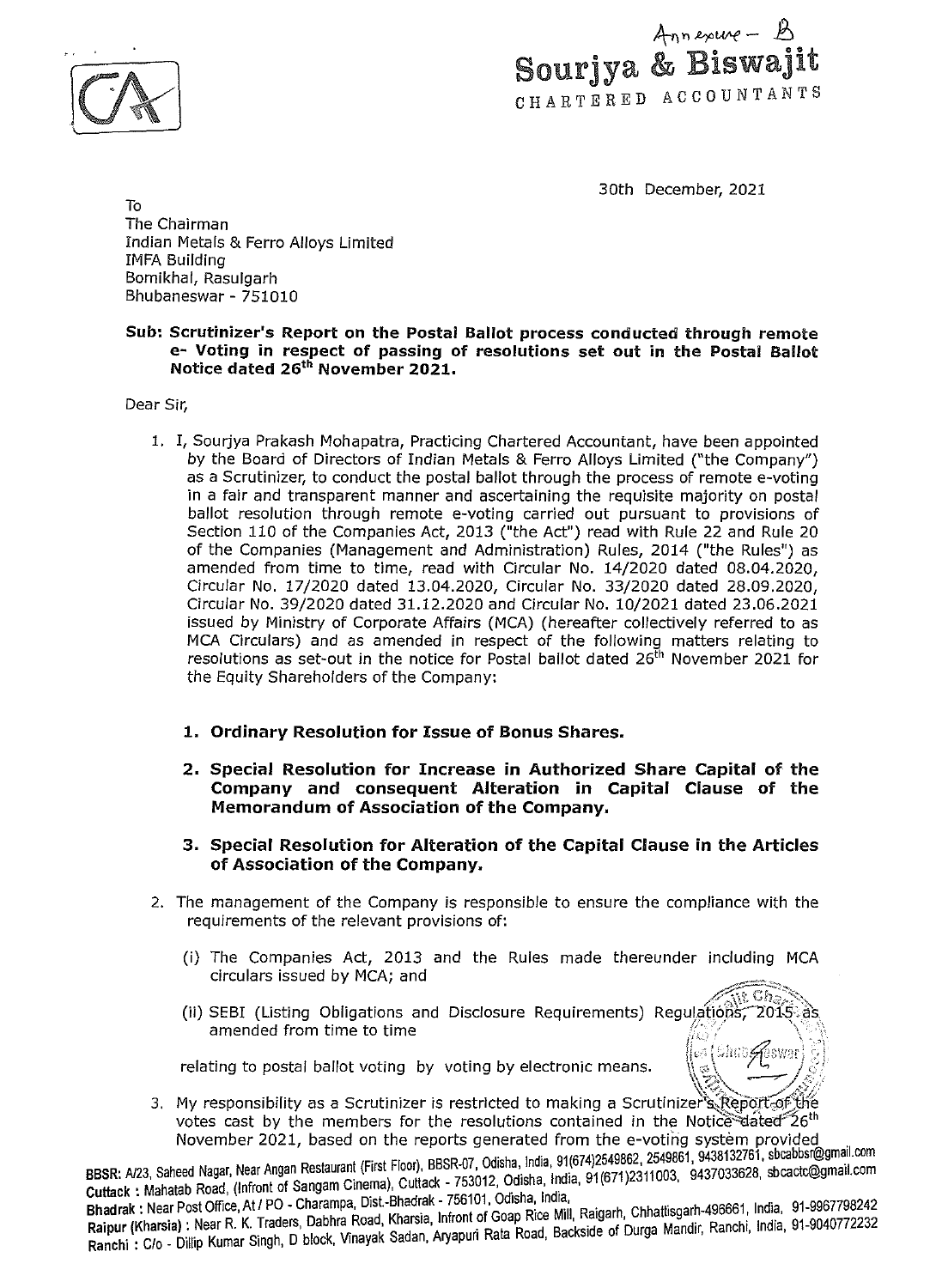

 $-2$  -

by National Securities Depository Limited ("NSDL"), the authorised agency engaged by the Company to provide e-voting facilities .

4. The Postal Ballot Notice was issued to all the Members whose names appeared on the Register of Members/List of Beneficial Owners as received from National Securities Depository Limited (NSDL)/Central Depository Services (India} Limited (CDSL) as on 25th November 2021. In accordance with the MCA Circulars, the Company has sent the Postal Ballot Notice in electronic form only and has expressed its inability to dispatch hardcopy of Postal Ballot Notice along with Postal Ballot Form and pre-paid business reply envelope to the shareholders for this Postal Ballot. Accordingly, the communication of the assent and dissent of the members took place through the remote e-voting system only.

The Notice along with Explanatory Statement under Section 102 of the Act was sent to the shareholders of the Company through electronic mode to those members whose email addresses were registered with the Company/Depositories. However, the Company has also given an additional opportunity to its members to update their credentials with the Company through a public notice dated 30th November 2021. Further the Company vide the Postal Ballot notice dated 26<sup>th</sup> November, 2021, had also requested its shareholders to register their email addresses with the Company. The shareholders holding shares as on the cut-off date i.e.  $26^{th}$  November,  $2021$ were entitled to vote on the proposed resolution as set out in the Notice dated 26<sup>th</sup> November, 2021:

5. The Company has availed of the e-voting facility offered by National Securities Depository Limited (NSDL} for conducting e-voting by shareholders of the Company.

I submit my report as under:

- (i} On 30th November 2021, the Company completed the dispatch of postal ballot notice only through electronic mode to members whose e-mail ID was registered with the Company and whose name(s} appeared on the register of members/List of Beneficial Owners as on the cut-off date. For this purpose, we have relied upon the email exchanged by NSDL with the Company for confirming that the email- communication has been sent to all the members as mentioned above.
- (ii) An advertisement regarding notice of Postal Ballot/E-Voting was published in Business Standard (All edition) and Samaya (Odisha) dated 1<sup>st</sup> December 2021.
- (iii) In compliance with MCA Circulars dated April 08, 2020, April 13, 2020 and December 31, 2020, physical Postal Ballot Forms were not dispatched, by the Company. Therefore, neither the Company nor I have received any postal ballot. (s).  $\mathbb{R}^n$  ,  $\mathbb{R}^n$  ,  $\mathbb{R}^n$  ,  $\mathbb{R}^n$  ,  $\mathbb{R}^n$
- (iv) The shareholders have cast their votes through e-voting facility on the designated website URL: https://www.evoting.nsdl.com/
- (v) The remote e-voting for postal ballot process commenced on Wednesday.  $18$ December, 2021 (9:00 A.M. !ST) and ended on Thursday, 30th December, 2021 (5:00 P.M. IST).

. dia 91(674)2549862, 2549861, 9438132761, sbcabbsr@gmail.com **BBSR:** N23, Saheed Nagar, Near Angan Restaurant (First Floor), BBSR-070~~1s~~.1~ 'India 91(671)2311003, 9437033628, sbcactc@gmail.com Cuttack : Mahatab Road, (Infront of Sangam Cinema), Cuttack - 753012, Odisha, India, 91(671)2311003, 9437033628, sbcactc@gmail.com<br>Bhadrak : Near Post Office, At / PO - Charampa, Dist.-Bhadrak - 756101, Odisha, India, Phadrak.: Near Post Office, At I PO - Charampa, Dist.-Bhadrak - i coluir, Ogan Disp. Mill Raigarh Chhaitlisgarh-496661, India, 91-9967/98242

Raipur (Kharsia): Near R. K:Traders, Dabhra Road, Khars1a, In ron o R ~a~ ad Ba~side of Ourga Mandir, Ranchi, India, 91-9040772232 Ranchi : C/o - Dillip Kumar Singh, D block, Vinayak Sadan, Aryapuri Rata Road, Backside of Durga Mandir, Ranchi, India, 91-9040772232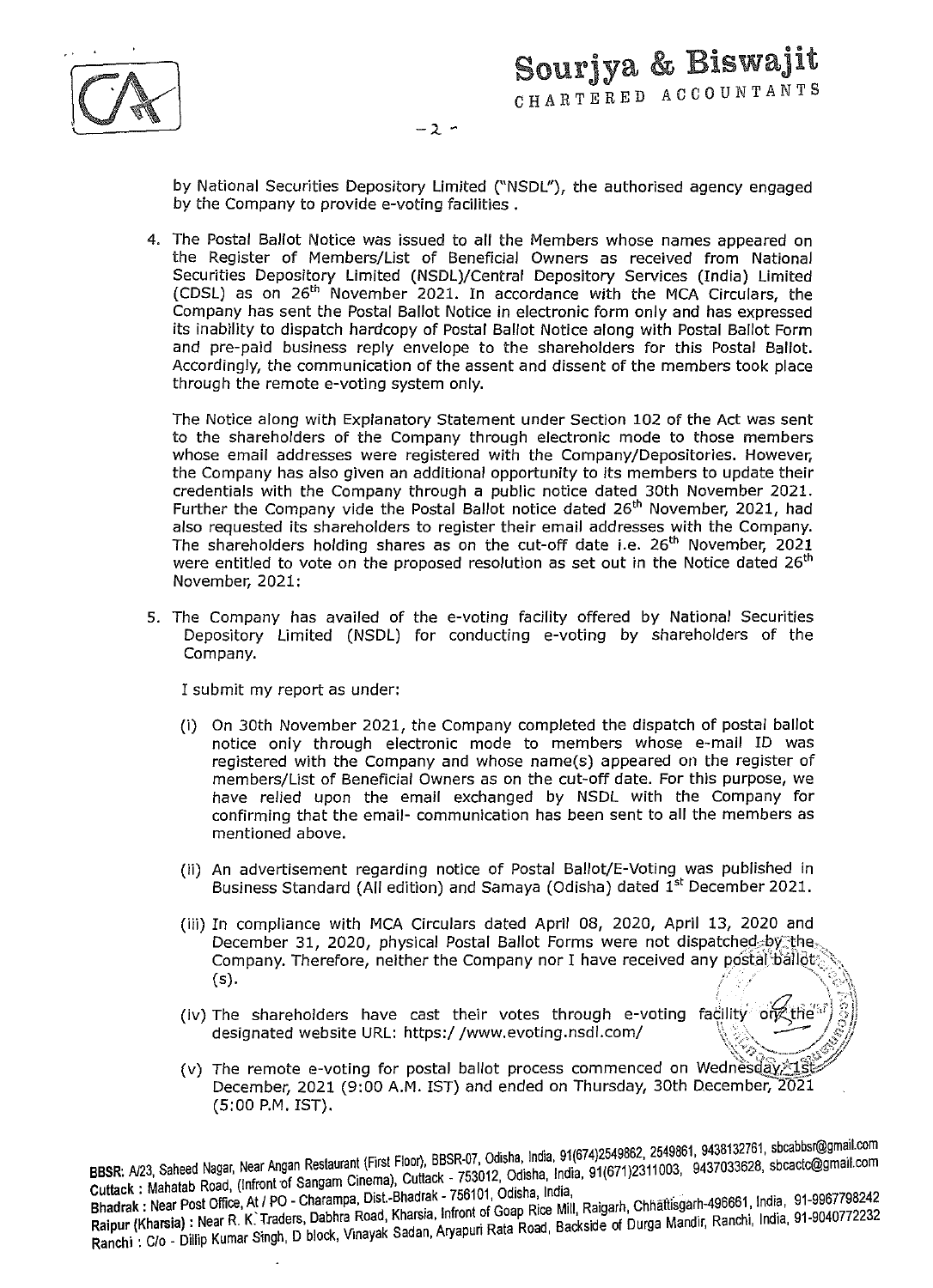(vi) All the *votes received* up to S:OO PM on 30th December, 2021, being the last date and time fixed by the Company for remote e-voting, were considered for my scrutiny. The *e-voting* was disabled immediately thereafter.

-3 -

(vii)The results of remote *e-voting* were unblocked by me by accessing the data downloaded by me from the website www.evoting.nsdl.com of NSDL. The *votes*  were unblocked by me at S:OS p.m. on 30th December, 2021, in the presence of two witnesses, Mr Suryasnata Rath and Mr Bikash Chandra Shyanty resident of Bhubaneswar, Odisha who are not in the employment of the Company. They have signed below m confirmation of the votes being unblocked in their presence.

*C ....* a«Vl~ ~Zfa~-nata Rath)

Plot No.SS, Moon Life Coloney, Kalarahanga Bhubaneswar-7S1024

Bilash et

(Bikash Chandra Shyanty) Plot No.690, Charulata Niwas Nua sahl, Nayapal/i Bhubaneswar-7Sl012

 $\sqrt{2\sigma_{\rm SN}}$  so  $\sim$ 

- (viii) The Postal Ballot electronic votes were duly scrutinized.
- (ix) The particulars of postal ballot *received* from members in electronic voting report generated from NSDL have been entered in a separate Register maintained for the purpose.
- (x) The report on results of the remote e-voting for postal ballot process is as under:

# a) ISSUE OF BONUS SHARES (ORDINARY RESOLUTION):

## i) Voted in favour of the Resolution

|      | Number of Members voted   Number of valid Votes cast   % of total number of<br>by them (Shares) | valid Votes cast |
|------|-------------------------------------------------------------------------------------------------|------------------|
| 140. | 18225472                                                                                        | 99.996           |

# ii) Voted against the Resolution

|   | $ \,$ Number of Members voted $ \,$ Number of valid Votes cast $ \,$ % of total number of<br>by them (Shares) | valid Votes cast |
|---|---------------------------------------------------------------------------------------------------------------|------------------|
| w | 657                                                                                                           | 0.004            |

# iii) Invalid Vote

| Number of Members voted   Number of valid Votes cast   % of total number of<br>by them (Shares) | valid Votes cast |
|-------------------------------------------------------------------------------------------------|------------------|
|                                                                                                 |                  |
|                                                                                                 |                  |

. - Clash, PRSP 07, Odisha India, 91(674)2549862, 2549861; 9438132761, sbcabbsr@gmail.com BBSR: N23, Saheed Nagar, Near Angan Restaurant (First Floor), BBSR 07, Od. h India 91(671)2311003, 9437033628, sbcactc@gmail.com Cuttack : Mahatab Road, (Infront of Sangam Cinema), Cuttack - 753012, Odisha, India, 91(671)2311003, 9437033628, sbcactc@gmail.com<br>Bhadrak : Near Post Office, At / PO - Charampa, Dist.-Bhadrak - 756101, Odisha, India,

Bhadrak: Near Post Office, At I PO - Charampa, Dist-Bhadrak; ; ; ; ; ; ; ; ; ; ; ; ; mill Raigarh, Chhattisgarh-496661, India, 91-9967798242 Raipur (Kharsia): Near R. K. Traders, Dabhra Road, Kharsia, Illium of Data Badkside of Durga Mandir, Ranchi, India, 91-9040772232 Ranchi : C/o - Dillip Kumar Singh, D block, Vinayak Sadan, Aryapuri Rata Road, Backside of Durga Mandir, Ranchi, India, 91-9040772232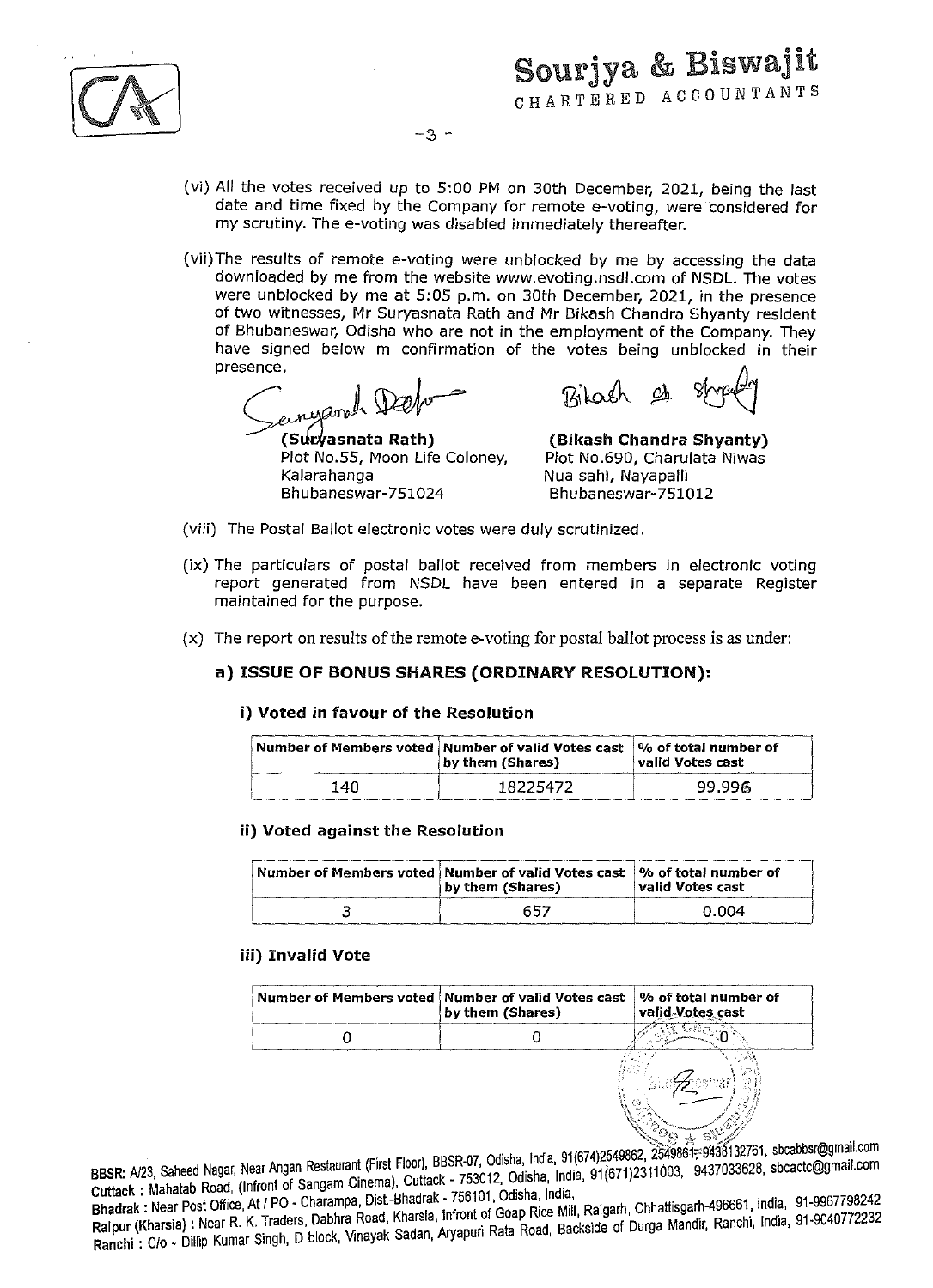$-4 -$ 

# b) INCREASE IN AUTHORIZED SHARE CAPITAL OF THE COMPANY AND CONSEQUENT ALTERATION IN CAPITAL CLAUSE OF THE MEMORANDUM OF ASSOCIATION OF THE COMPANY (SPECIAL RESOLUTION):

| i) Voted in favour of the Resolution |                                                                        |                                                   |
|--------------------------------------|------------------------------------------------------------------------|---------------------------------------------------|
|                                      | Number of Members voted Numbor of valid Votes cast<br>by them (Shares) | $\sqrt{2}$ of total number of<br>valid Votes cast |
| 139                                  | 18225470                                                               | 99.996                                            |

## ii} Voted against the Resolution

| Number of Members voted Number of valid Votes cast  % of total number of<br>by them (Shares) | valid Votes cast |
|----------------------------------------------------------------------------------------------|------------------|
| 659                                                                                          | 0.004            |

## iii) Invalid Vote

| $\mid$ Number of Members voted $\mid$ Number of valid Votes cast $\mid$ % of total number of<br>by them (Shares) | valid Votes cast |
|------------------------------------------------------------------------------------------------------------------|------------------|
|                                                                                                                  |                  |

# c) ALTERATION OF THE CAPITAL CLAUSE IN THE ARTICLES OF ASSOCIATION OF THE COMPANY (SPECIAL RESOLUTION):

# i} Voted in favour of the Resolution

|     | Number of Members voted   Number of valid Votes cast   % of total number of<br>(by them (Shares) | valid Votes cast |
|-----|--------------------------------------------------------------------------------------------------|------------------|
| 139 | 18225470                                                                                         | 99.996           |

# ii) Voted against the Resolution

| Number of Members voted   Number of valid Votes cast   % of total number of<br>by them (Shares) | valid Votes cast |
|-------------------------------------------------------------------------------------------------|------------------|
| 659                                                                                             | 0.004            |

## iii) Invalid Vote

| Number of Members voted   Number of valid Votes cast<br>by them (Shares) | ∣% of total number of<br>valid Votes cast |
|--------------------------------------------------------------------------|-------------------------------------------|
|                                                                          |                                           |
| 72.7<br>e.,                                                              | $\sigma$                                  |

BBSR: A/23, Saheed Nagar, Near Angan Restaurant (First Floor), BBSR-07, Odisha, India, 91(674)2549862, \$349862, \$438132761, sbcabbsr@gmail.com<br>BBSR: A/23, Saheed Nagar, Near Angan Restaurant (First Floor), BBSR-07, Odisha, BBSR: A/23, Saheed Nagar, Near Angan Restaurant (First Floor), BBSR-07, Odisha, India, 91(674)2549862, 2549863, 29436132101, socabostegenall.com<br>Cuttack: Mahatab Road, (Infront of Sangam Cinema), Cuttack - 753012, Odisha,

Cuttack: Mahatab Road, (Infront of Sangam Cilienia), Cuttack: 199911, Odisha, India,<br>Bhadrak: Near Post Office, At / PO - Charampa, Dist.-Bhadrak - 756101, Odisha, India, Cuttack: Mahatab Road, (Innoni of Sangam Onches), Senator 256101, Odisha, India,<br>Bhadrak: Near Post Office, At / PO - Charampa, Dist.-Bhadrak - 756101, Odisha, India, Raigarh, Chhattisgarh-496661, India, 91-9967798242<br>Raip Bhadrak : Near Post Office, At 7 PO - Charanipa, Bist. Bhadram Microsoft Goap Rice Mill, Raigarh, Chhattisgarn-496661, India, St. 8881, 2014<br>Raipur (Kharsia) : Near R. K. Traders, Dabhra Road, Kharsia, Infront of Goap Rice